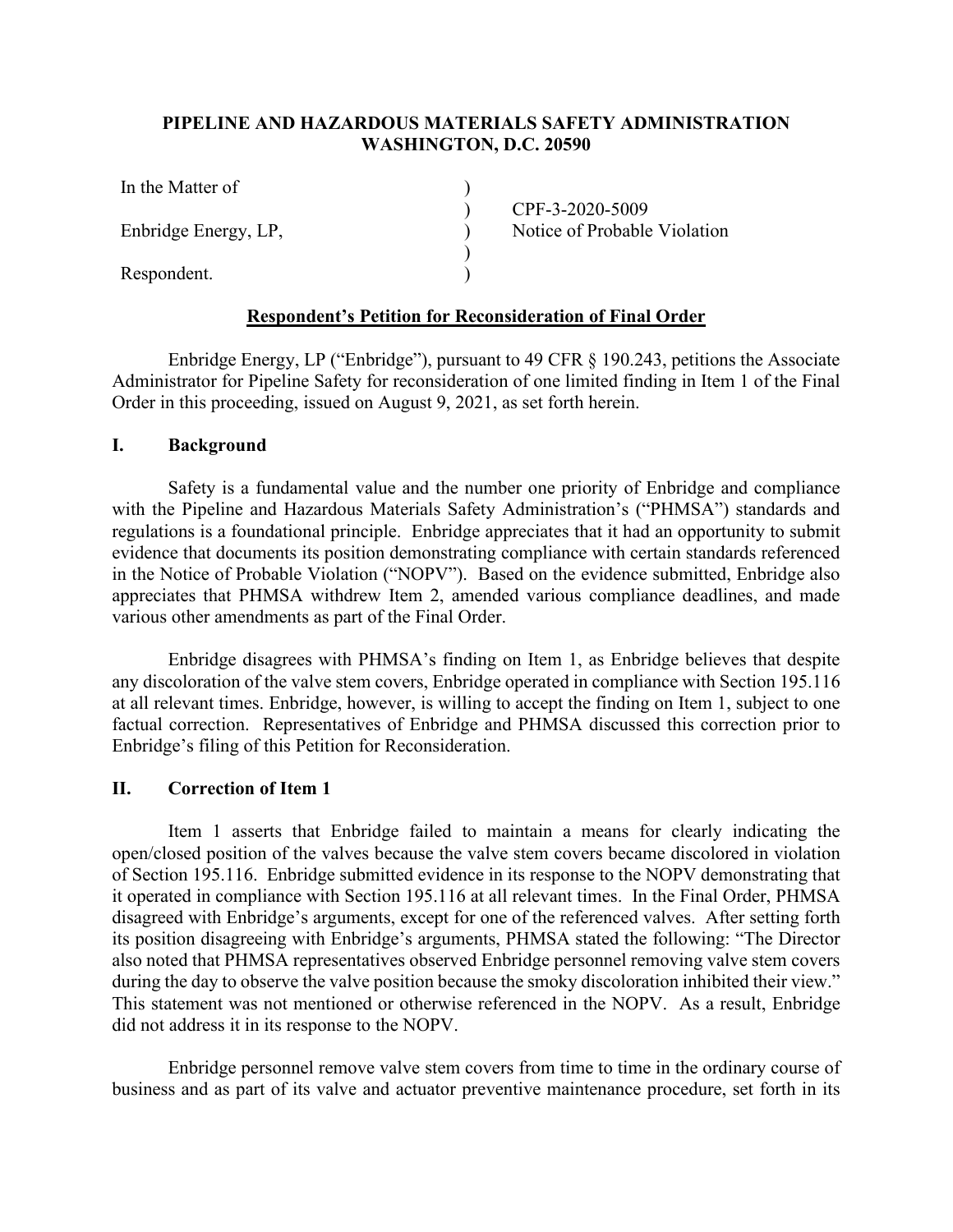O&MM Manual, numbered B6\_MP10032. In this case, Enbridge personnel did not remove the valve stem covers "to observe the valve position because the smoky discoloration inhibited their view." The removal of the valve stem covers during the PHMSA inspection was part of normal operations and was not because of any discoloration.

Enbridge respectfully requests that this disputed sentence be removed from the Final Order. With this correction, Enbridge would accept the findings. Without this correction, Enbridge reserves the right to appeal and specifically reserves the right to pursue all legal and factual arguments that it operated in compliance with Section 195.116.

#### **III. Request for Relief**

For the reasons set forth in this Petition for Reconsideration of Final Order, Enbridge respectfully requests that PHMSA issue an Amended Final Order removing the following sentence in Item 1 of the Final Order: "The Director also noted that PHMSA representatives observed Enbridge personnel removing valve stem covers during the day to observe the valve position because the smoky discoloration inhibited their view."

Respectfully Submitted,

Enbridge Energy, LP

Darren J. Hunter Attorney for Respondent, Enbridge Energy, LP HUNTER MASALSKI LLC 7339 W. Madison Street Forest Park, IL 60130 (312) 741-0973 darren@huntermasalski.com